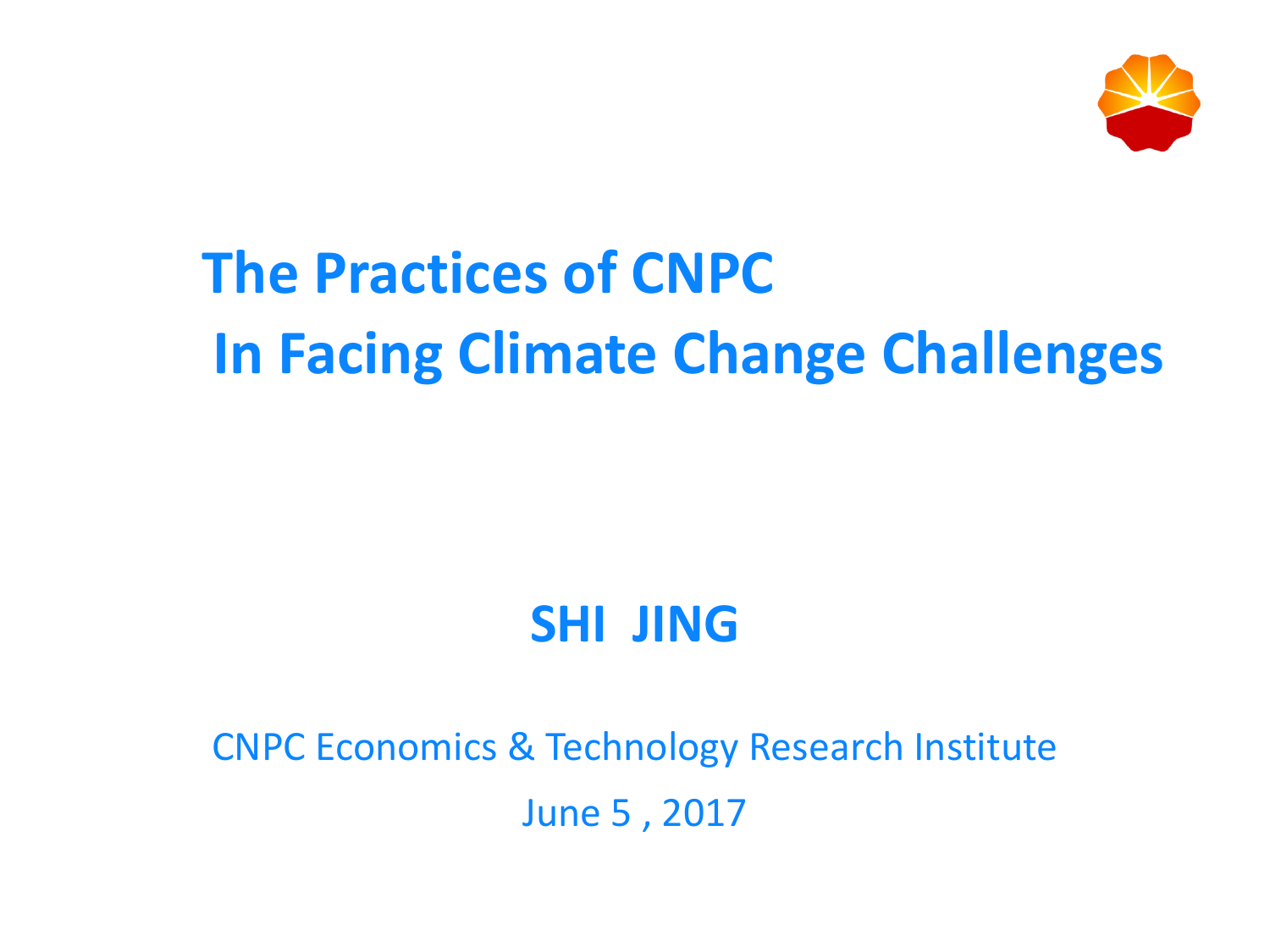### **Foreword**

Today, climate change remains one of the world's most significant challenges. As an global operating energy enterprise, CNPC supported the goal of limiting global warming to less than 2 degrees Celsius by the end of this century. We are identifying the risks and taking actions and measures to addressing climate change in our own way.

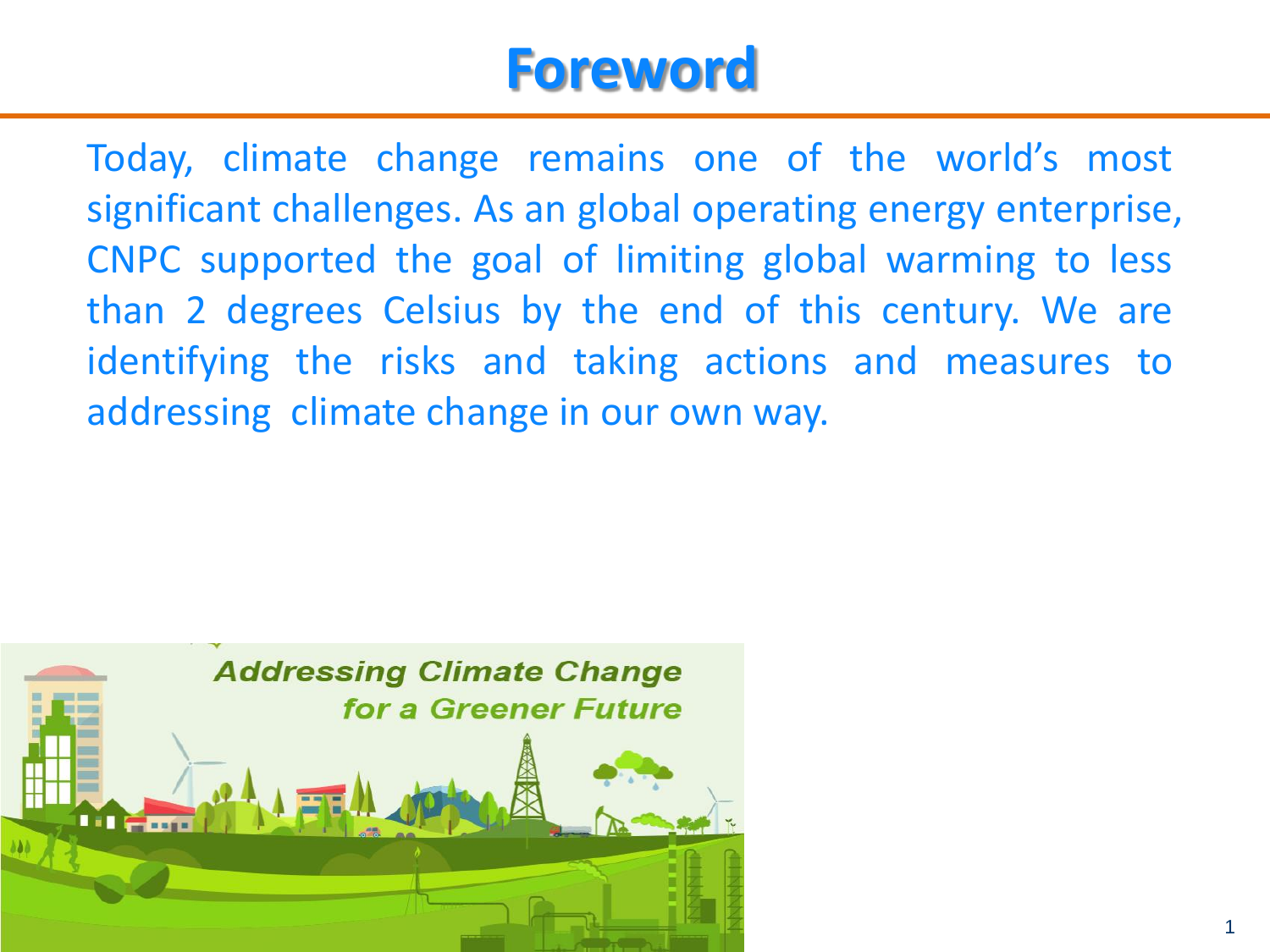

### 1. Risks and Challenges

### 2. Measures and Actions

3. Conclusions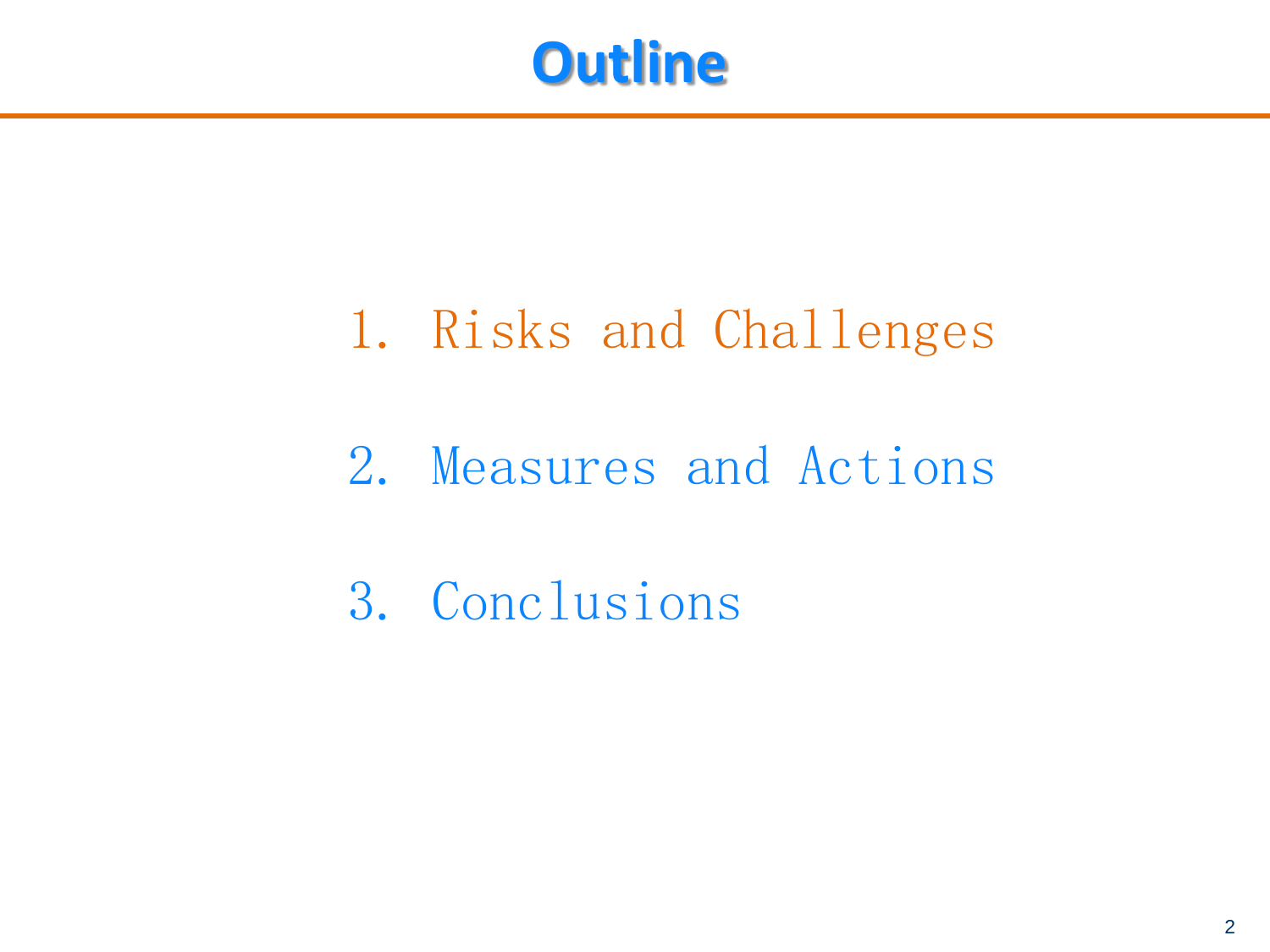### **Risks and Challenges**

As a oil and gas company, in face of impacts of climate change, there are some risks and challenges below.

#### **1. Growth of Energy Consumption**

- The world certainly requires more energy
- Energy consumption of the company



Forecast of global primary energy demand by 2050 \*

\*Data source: 2016 Energy Statistic Data of CNPC Economics & Technology Research Institute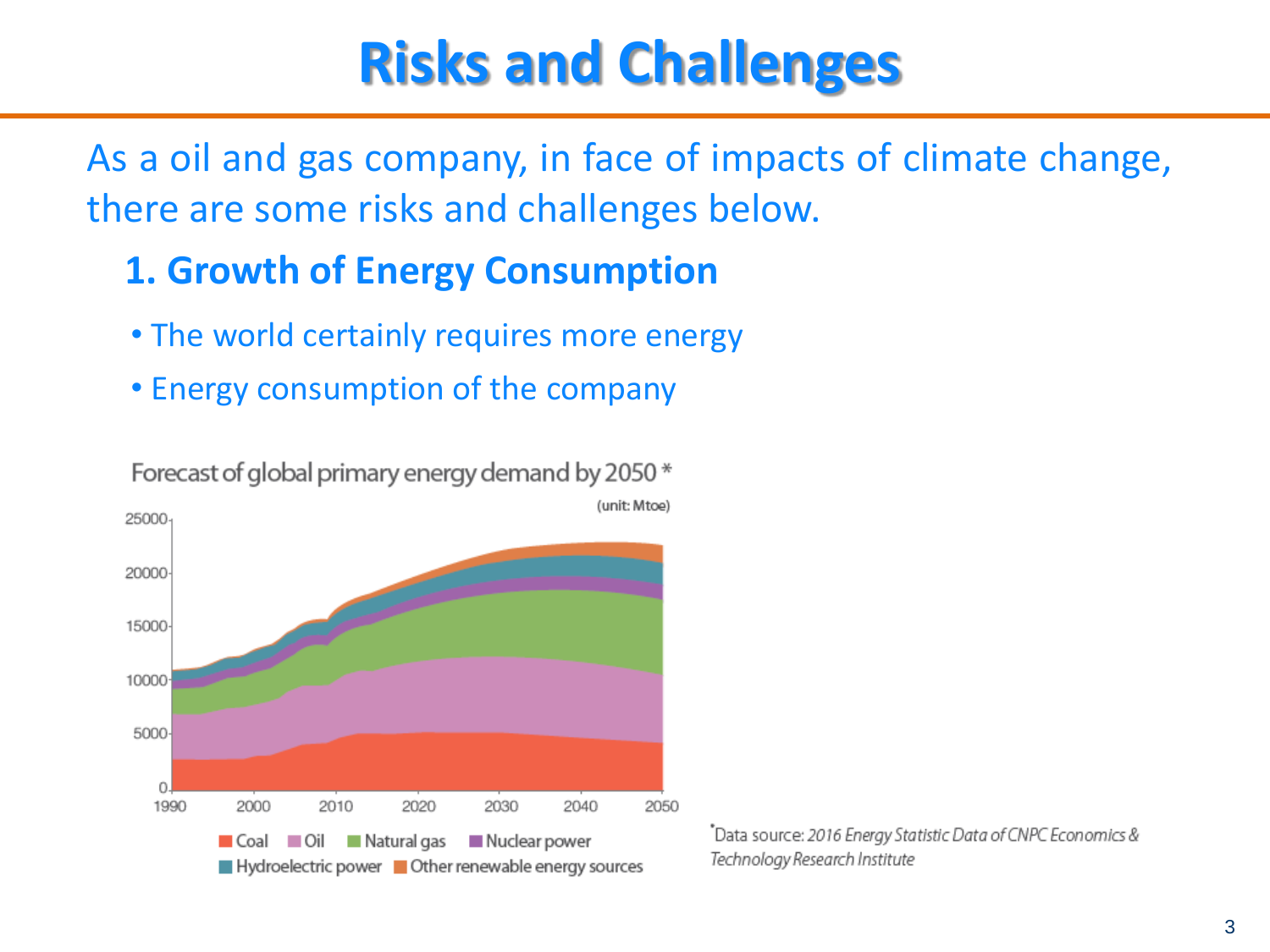### **Risks and Challenges**

#### **2. Water Scarcity**

(1) Basic water conditions in China:

• Large population and inadequate water

### **1/4: water resource of per capita**

• Unbalanced distribution

 **20%: Northern areas**

 **80%: Southern areas**

(2) Water consumption of the company

#### **3. Impacts of Extreme Weather**

• Flood in summer: Affecting facilities and normal operation

• Gas supply in winter: In late November 2015, North China suffered rare cold weather, gas supply from CNPC in November 2015 increased by 13.9% year on year.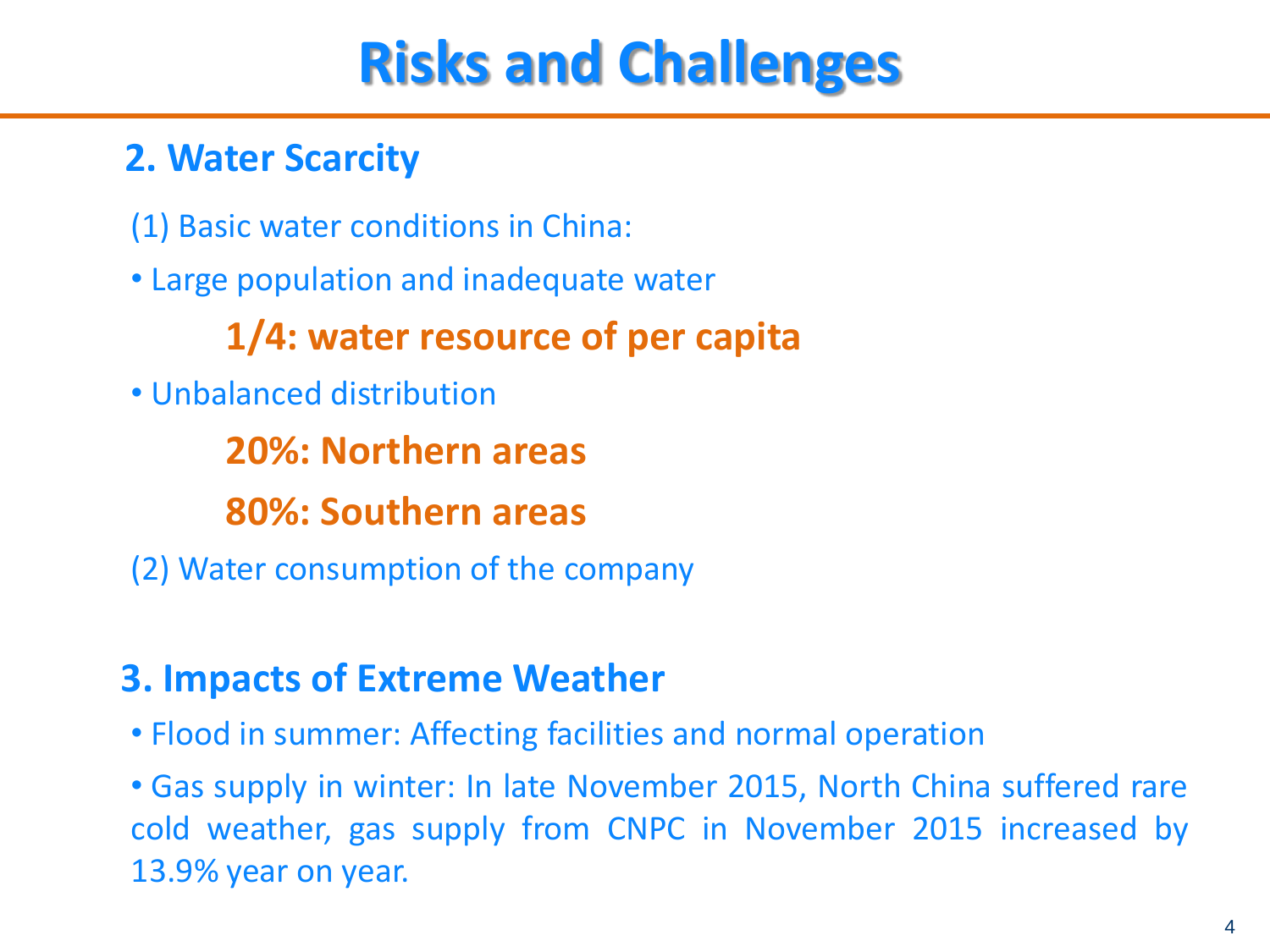### **Risks and Challenges**

#### **4. Changing of Energy Structure**

• Fossil fuels remain the major source powering global economic growth, whereas non-fossil fuels are expected to grow at a rapid speed.



Forecast of global and China's energy-

related CO<sub>2</sub> emissions by 2050<sup>\*</sup>



 $\Box$  Coal  $\Box$  Oil

Hydroelectric power Other renewable energy sources

Natural gas

Nuclear power

Data source: 2016 Energy Statistic Data of CNPC Economics & Technology Research Institute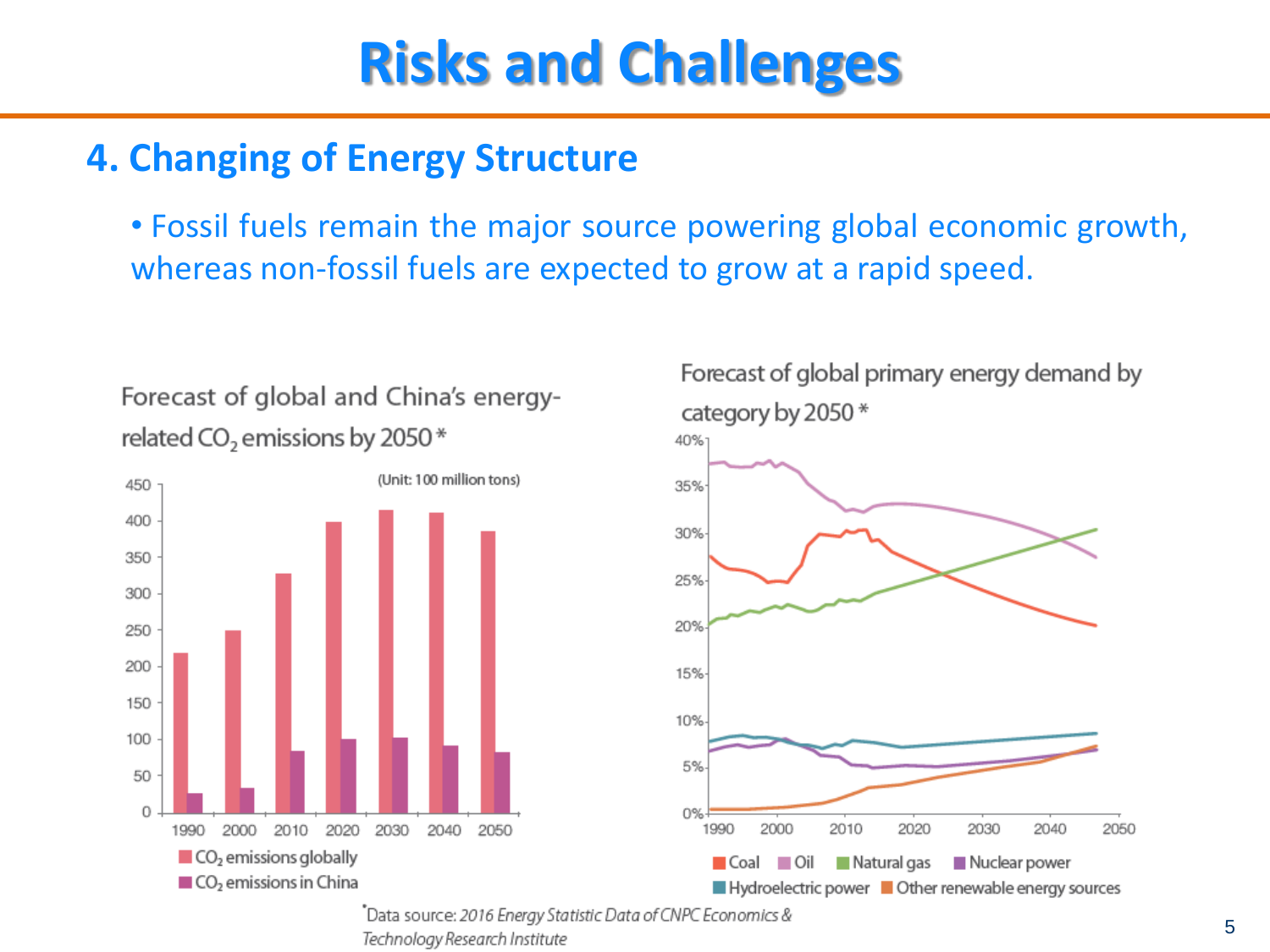

### 1. Risks and Challenges

### 2. Measures and Actions

3. Conclusions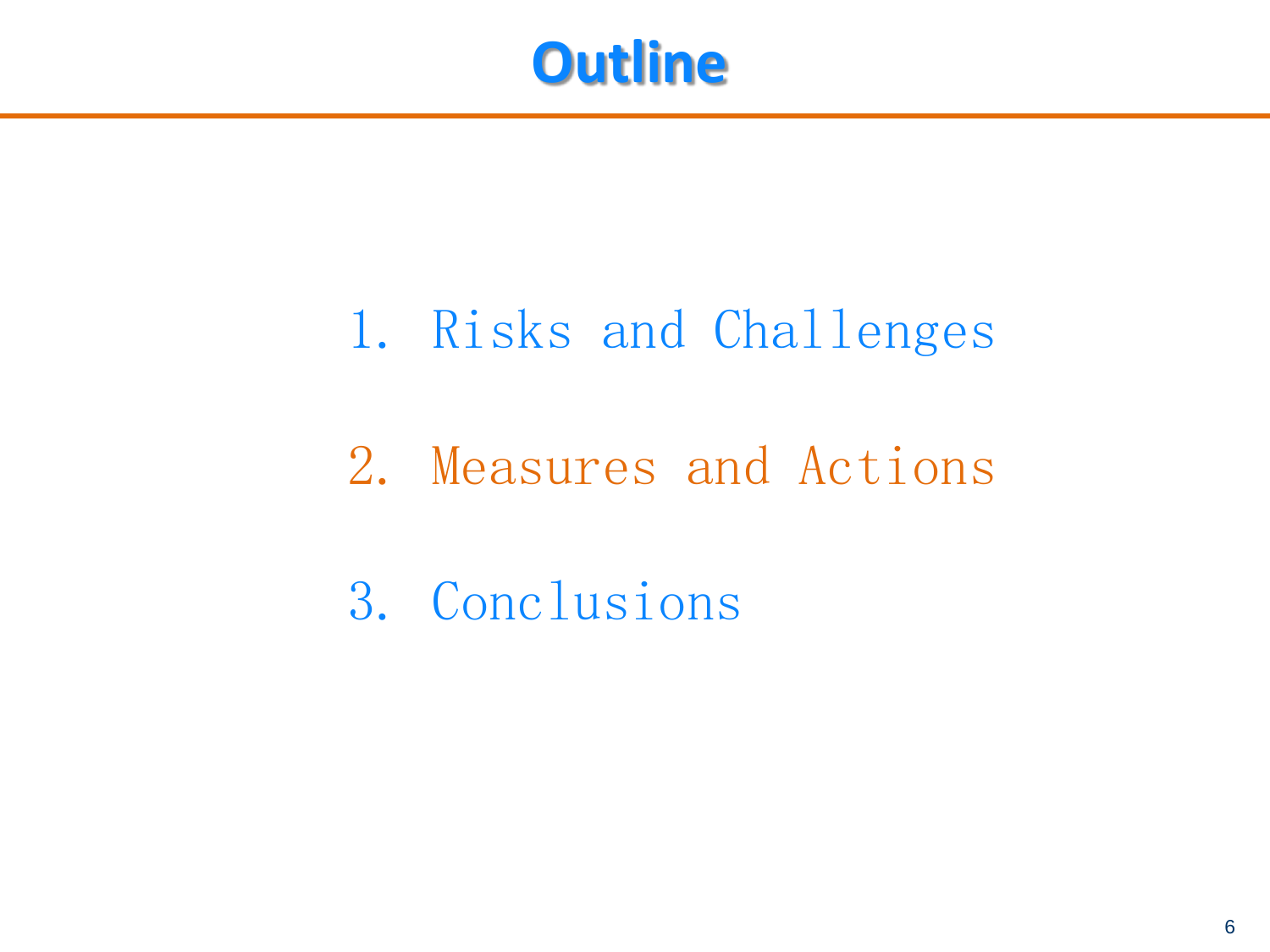CNPC has incorporated addressing climate change into the company's development program and been taking initiative steps.

### **1. Increasing Energy Efficiency**

- Striving to reduce the consumption of fossil fuels and increase energy efficiency by reducing energy intensity
- Reinforcing energy use management in the production process, and conducting monitoring and evaluation of energy devices and equipment.

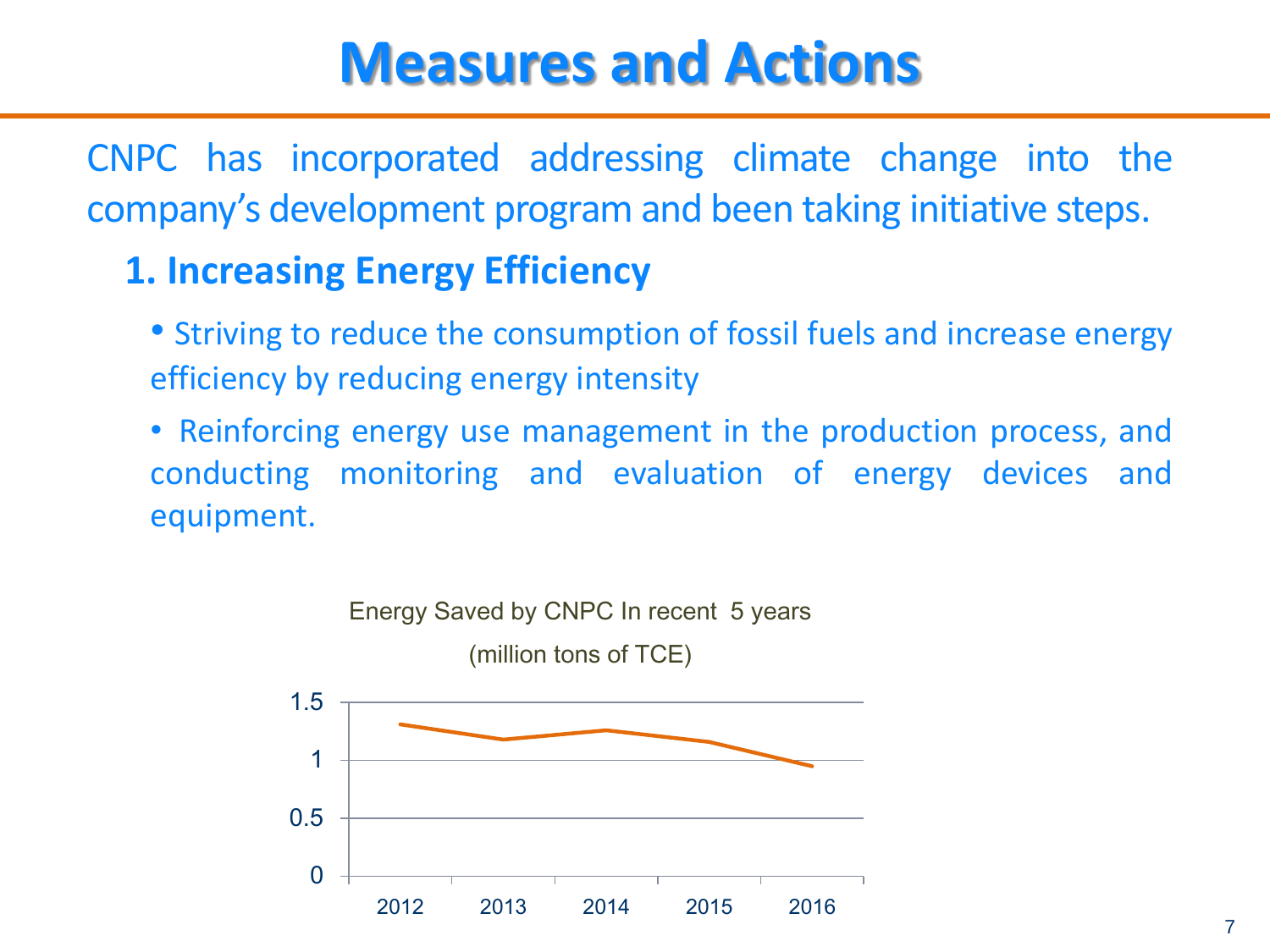#### **2. Water Resources Management in Full Life Industry Cycle**

We improved water management by using wastewater treatment and reclaimed water reuse technologies to reduce freshwater consumption.



100% of oil extraction wastewater in our oil and gas fields are treated

Pipeline **Operations**  Managing the impact on water resources by constructions; Water impact assessments

G. Refining and Chemicals

Steam condensate water recovery, wastewater treatment and reuse



#### Water Conserved by CNPC In recent

5 years (million cubic meters)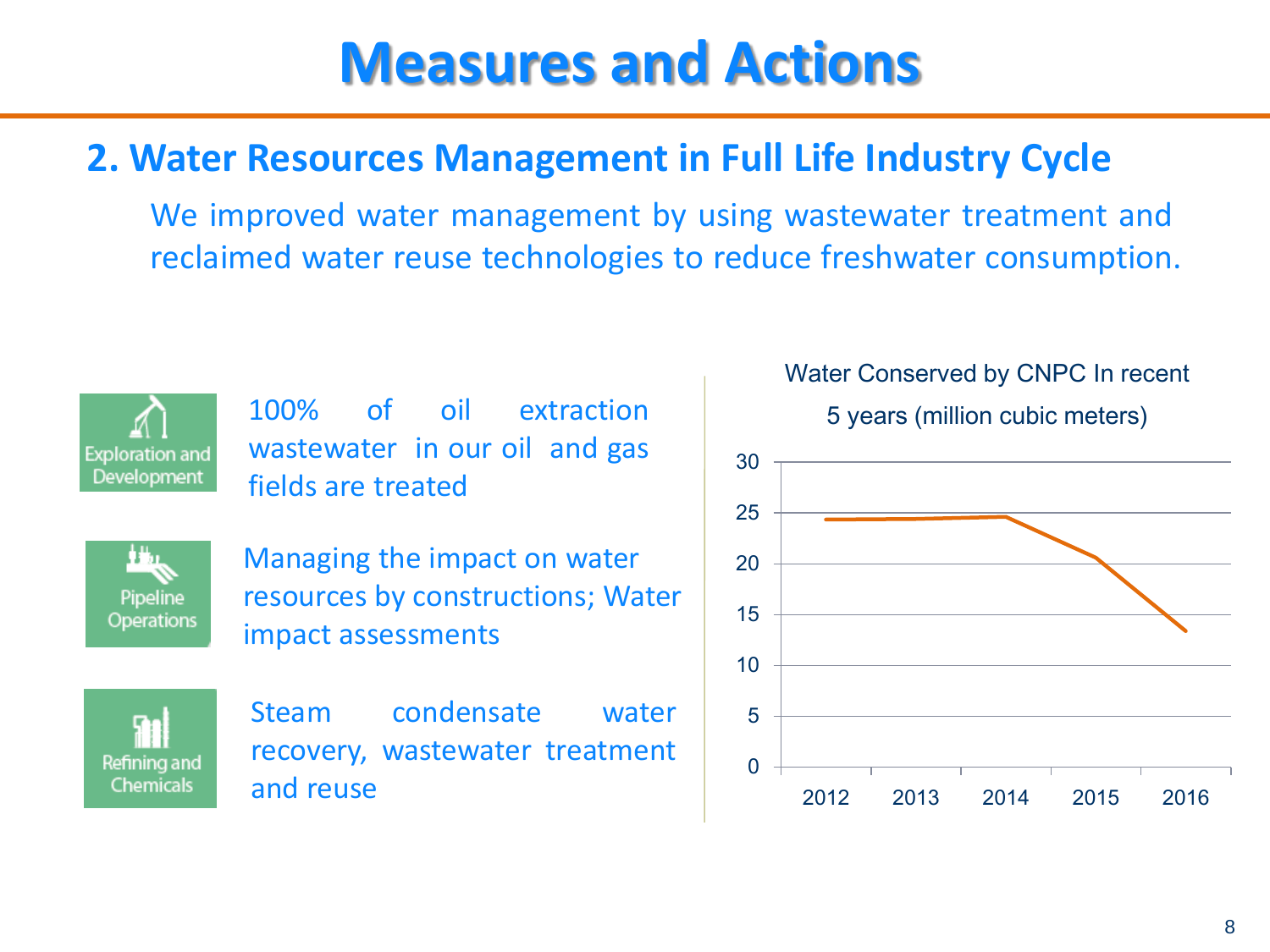#### **3. Optimizing the Business Portfolio**

One of the biggest impacts of Climate change for oil companies is to drive them optimize the business structure. As the energy consumption mix is getting more diversified, CNPC make consistent efforts to optimize asset portfolio and products supply structure. In particular, we intensify natural gas as a strategic and growth-oriented project.



Gas mix in CNPC's domestic production of oil and gas equivalent (2016). 6 percent growth comparing to 2012.

Gas supply volume in 2016

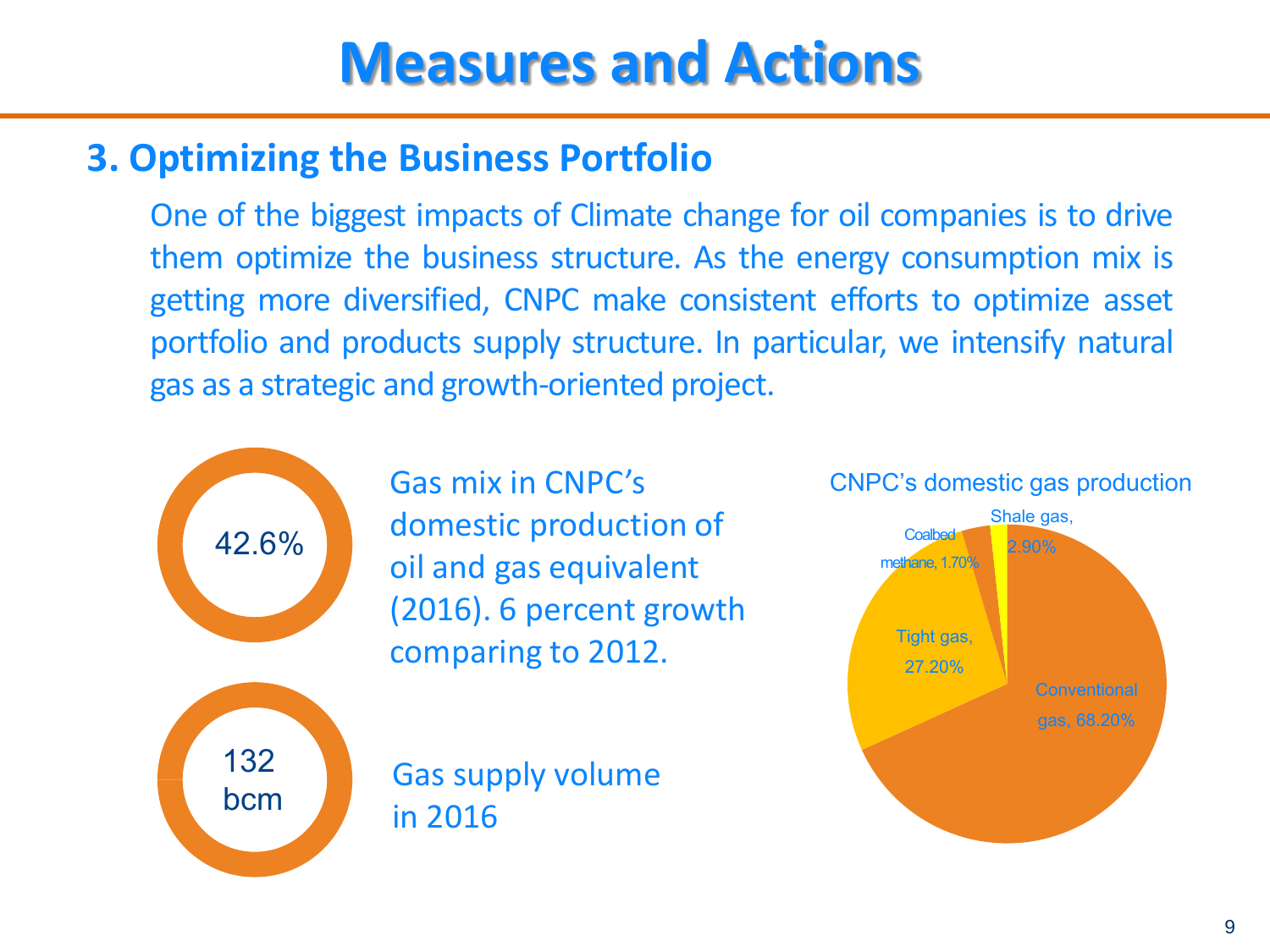#### **4. Carbon Emission Reduction**

It has become a public consensus to pursue a green and low-carbon consumption mode and lifestyle. As a member of society, CNPC has taking actions to reduce the carbon emission.

- Four Working Mechanism: Greenhouse gas emissions accounting, Quota management, Carbon asset management and Emission trading.
- Full-chain CCUS base in Jilin Oilfield: covering CO2 separation, capture and oil displacement with 940,000 tons of carbon dioxide sealed up underground.
- Co-founder of the Tianjin Climate Exchange (TCE), the first comprehensive emissions trading institution in China.
- The China Green Carbon Foundation: co-founder with the State Forestry Administration, total of 22.07 million hectares of carbon sink forests.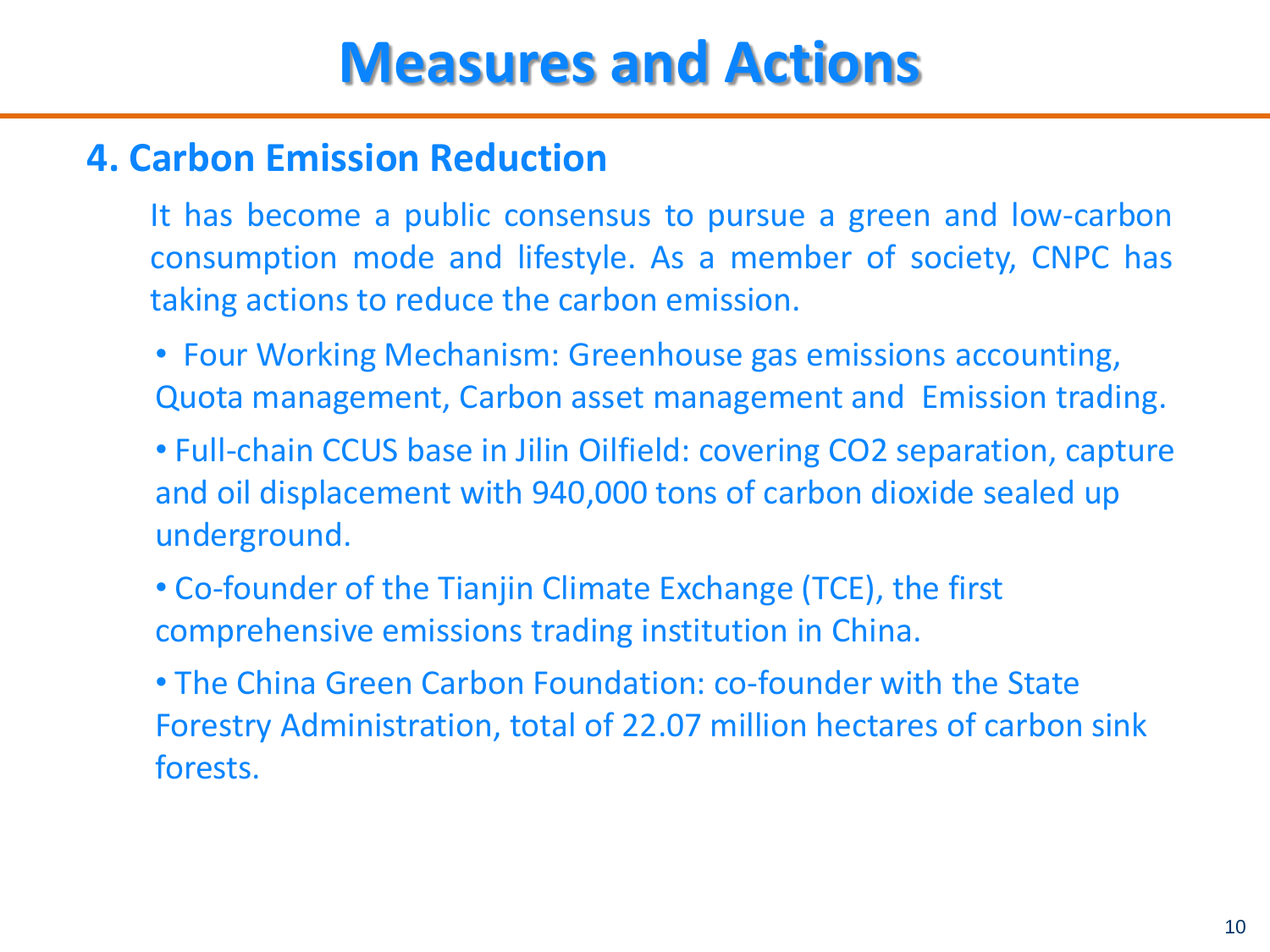

### 1. Risks and Challenges

### 2. Measures and Actions

3. Conclusions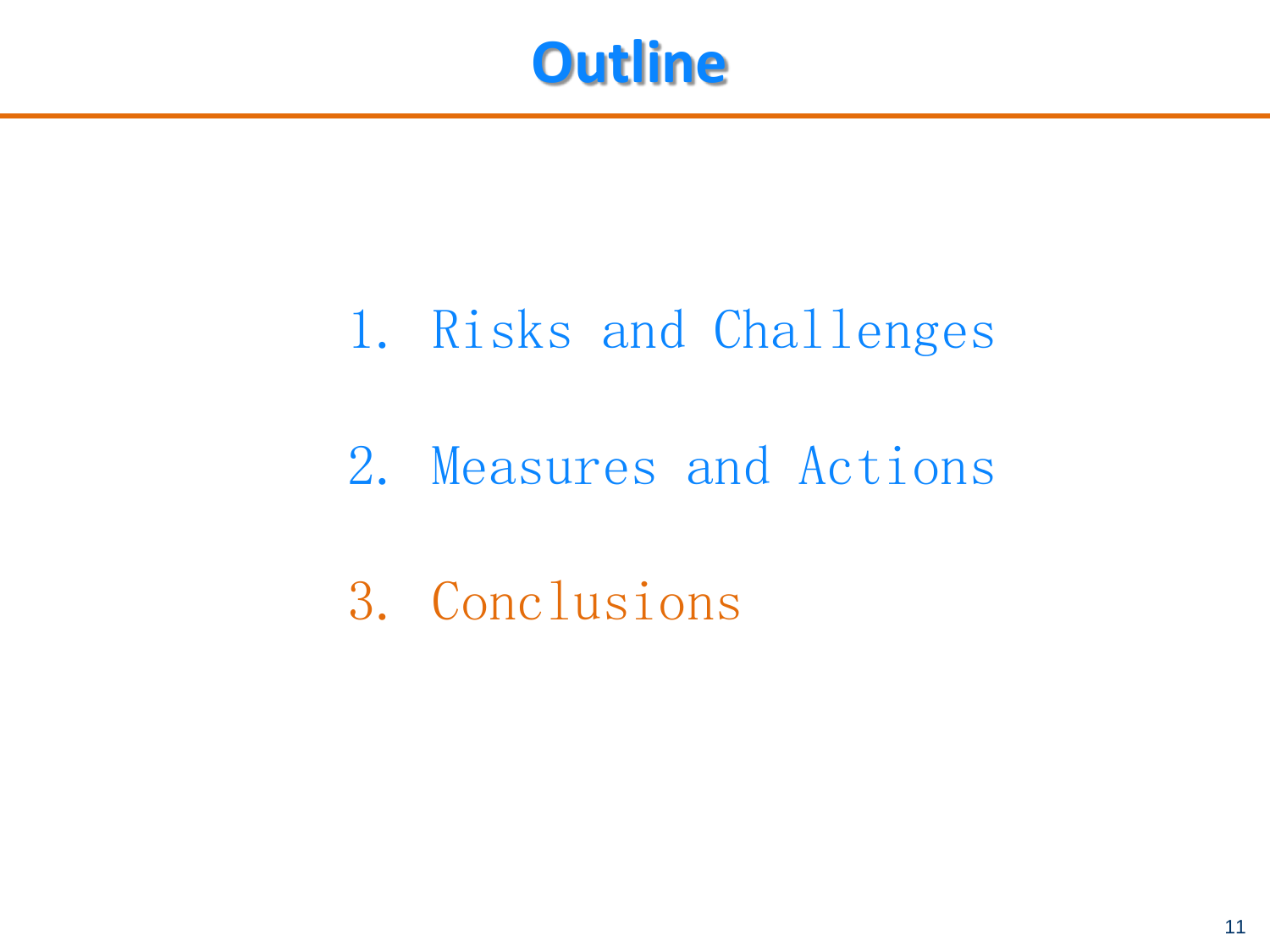### **Conclusions**

Addressing climate change is also a process of choosing and managing climate risk. As a oil and gas company, we need to continuously enhance the capacity of adapting climate change.

#### **1. Developing and Providing Clean, Affordable Energy**

• Fundamentally, oil and gas industry shoulders important responsibility in developing and providing clean and affordable energy Under the background of climate change.

#### **2. Promoting International Cooperation**

• Cooperation brings efficiency and progress. We can enhance climate resilience effectively through cooperation. In 2015, CNPC joined the Oil and Gas Climate Initiative (OGCI), are playing a important role in emission reduction in the oil and gas industry by taking the initiative in carbon reduction and sequestration.